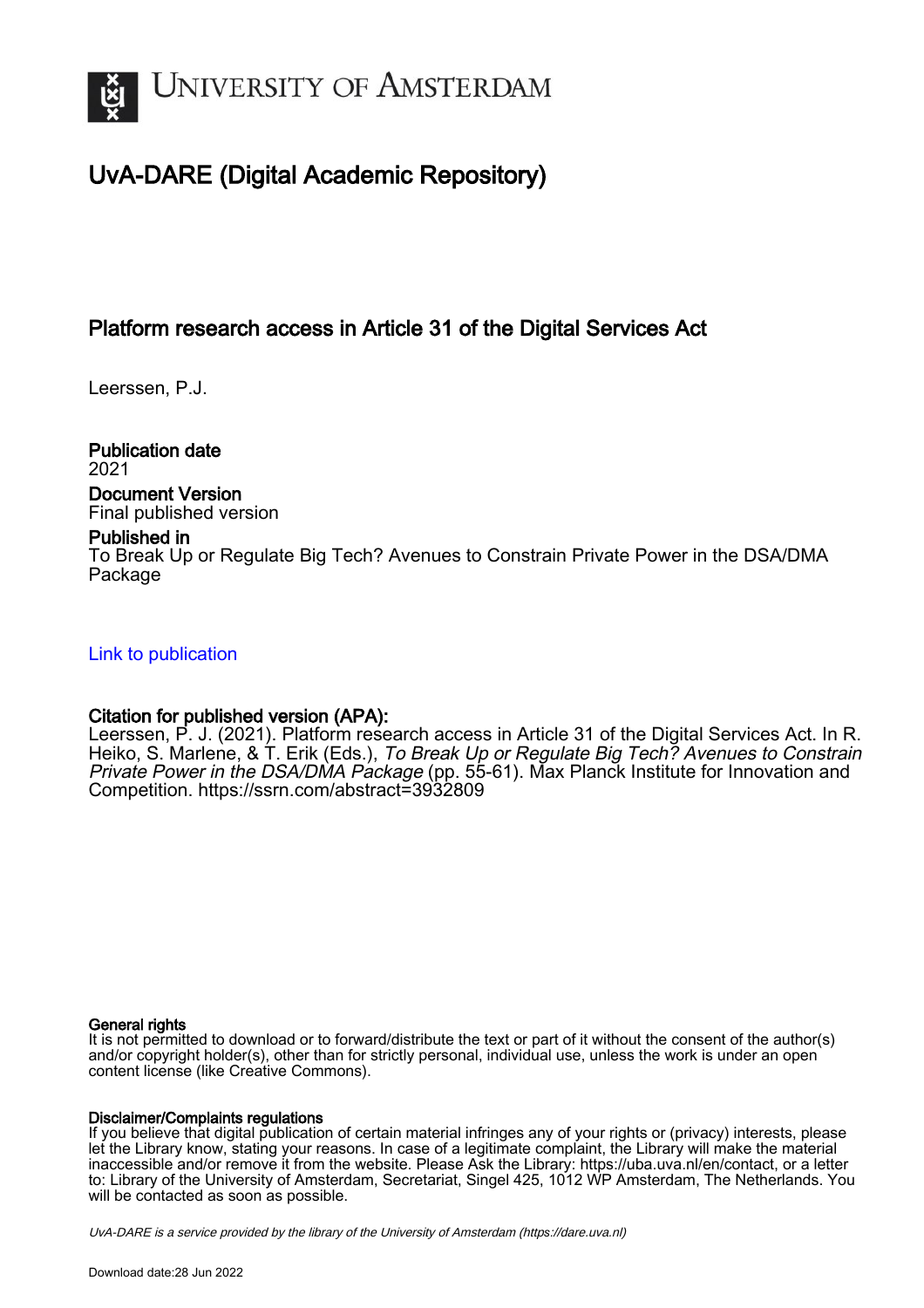# Platform research access in Article 31 of the Digital Services Act

Paddy Leerssen

*Over the past year, dominant platforms such as Facebook have repeatedly interfered with independent research projects, prompting calls for reform. Platforms are shaping up as gatekeepers not only of online content and commerce, but of research into these phenomena. As self-regulation flounders, researchers are hopeful for Article 31 of the proposed Digital Services Act, on "Data Access and Scrutiny" - a highly ambitious tool to compel access to certain data, but researchers also need a shield to protect them against interference with their independent projects.*

### **Sword without a shield?**

**The issue of research access is becoming ever more urgent in platform governance.** The issue of research access is becoming ever more urgent in platform governance.<br>Over the past year, dominant platforms such as Facebook have repeatedly interfered with independent research projects, prompting calls for reform. The matter went mainstream in October 2020, when, only weeks before the US elections, Facebook tried to shut down an independent audit of their political advertising by NYU<sup>1</sup>. Last month, they tightened the screws even further by suspending the researchers' Facebook accounts2, stripping them of access to the Ad Library API and Crowdtangle research tools. And closer to home, Facebook also retaliated against data collection by the Berlin-based NGO AlgorithmWatch, sending them "thinly veiled threats" of legal action<sup>3</sup> on the grounds that independent data collection violated the platform's Terms of Service. Platforms are shaping up as gatekeepers not only of online content and commerce, but of research into these phenomena.

As self-regulation flounders, researchers are increasingly looking to government to secure platform research access. In particular, their sights are set on Article 31 of the proposed Digital Services Act (DSA), on "Data Access and Scrutiny". A highly ambitious plan, it is to my knowledge the first legislative framework for researcher access to platform data.

What does Article 31 DSA do, and how does it constrain gatekeeper power over public interest research, and how will it help the likes of AlgorithmWatch and NYU? There are some important limitations in the current draft, and it won't actually resolve the scraping disputes we've seen over the past year. Researchers will welcome Article DSA 31 as a tool to compel access to certain data, but they also need a shield to protect them against interference with their independent projects.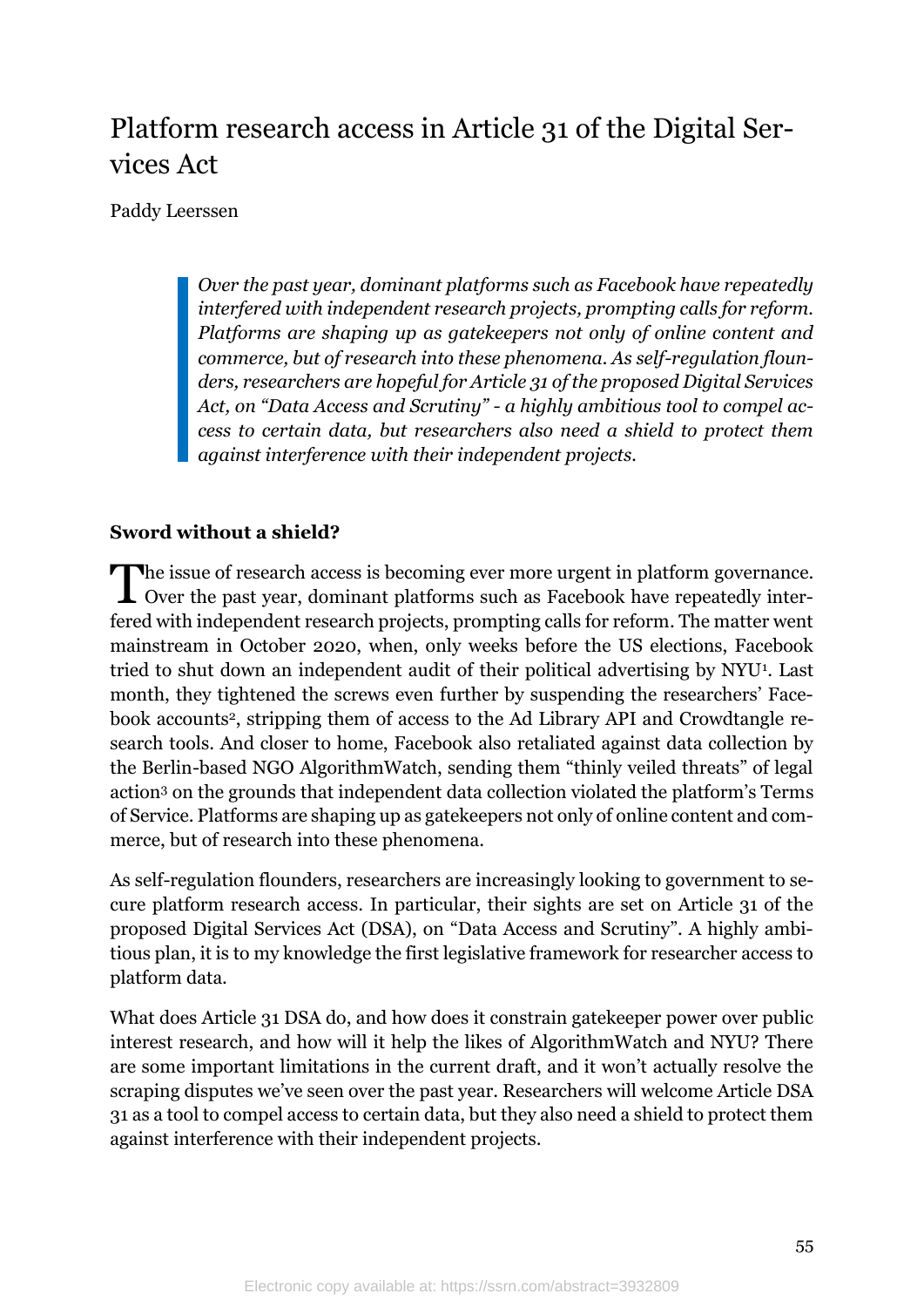## **Article 31 DSA in short**

In short, Article 31 DSA creates a procedure for the European Commission and national authorities ('Digital Service Coordinators') to compel confidential access to platform data.

Under this framework, regulators can order access for their own monitoring and enforcement purposes (Paragraph 1) or for use by third-party researchers (Paragraph 2). Access is limited to so-called "vetted researchers", subject to various conditions such as a university affiliation, independence from commercial interests, and compliance with confidentiality and security requirements (Paragraph 4). Another important limitation is that researchers may only use this data for purposes of research into "systemic risks" as defined in Article 26 DSA. Platforms may object to data access requests in cases where they do not have the data, or access would pose "significant vulnerabilities" to security or "protection of confidential information, in particular trade secrets". This regime applies only to Very Large Online Platforms (VLOPs) with more than 45 million average monthly active recipients in the EU (Article 25(1) DSA).

All this is covered in one rather brief provision. Many technical and procedural details are left for the Commission to sort out in delegated acts (Paragraph 4), including compliance with the GDPR, and the protection of platform security and trade secrets.

There is much to like here for researchers, who have been pushing for this kind of confidential access frameworks for a while now. Still, the current draft leaves many loopholes and uncertainties that could undermine its impact in practice. And it does little to address the contractual powers that platforms wield over researchers through their Terms of Service.

## **Research topics: 'systemic risks' only**

Article 31 DSA only applies to research related to "systemic risks" per Article 26 DSA. Admittedly this category is broad and open-ended, including catch-all concepts such as the as fundamental rights to privacy, freedom of expression and information alongside more specific issues such as "dissemination of illegal content" and "intentional manipulation of the service".

One wonders why the legislator did not opt for a more neutral, open-ended purpose such as scientific or public interest research. The present approach seems to treat research access solely as a means to enable better enforcement of the DSA. But scientific interest in platform data is by no means limited to these types of regulatory concerns. Thankfully, the concept of "systemic risks" is so broad that many researchers will still manage to fit the bill, but ideally such box-ticking exercises would not be necessary.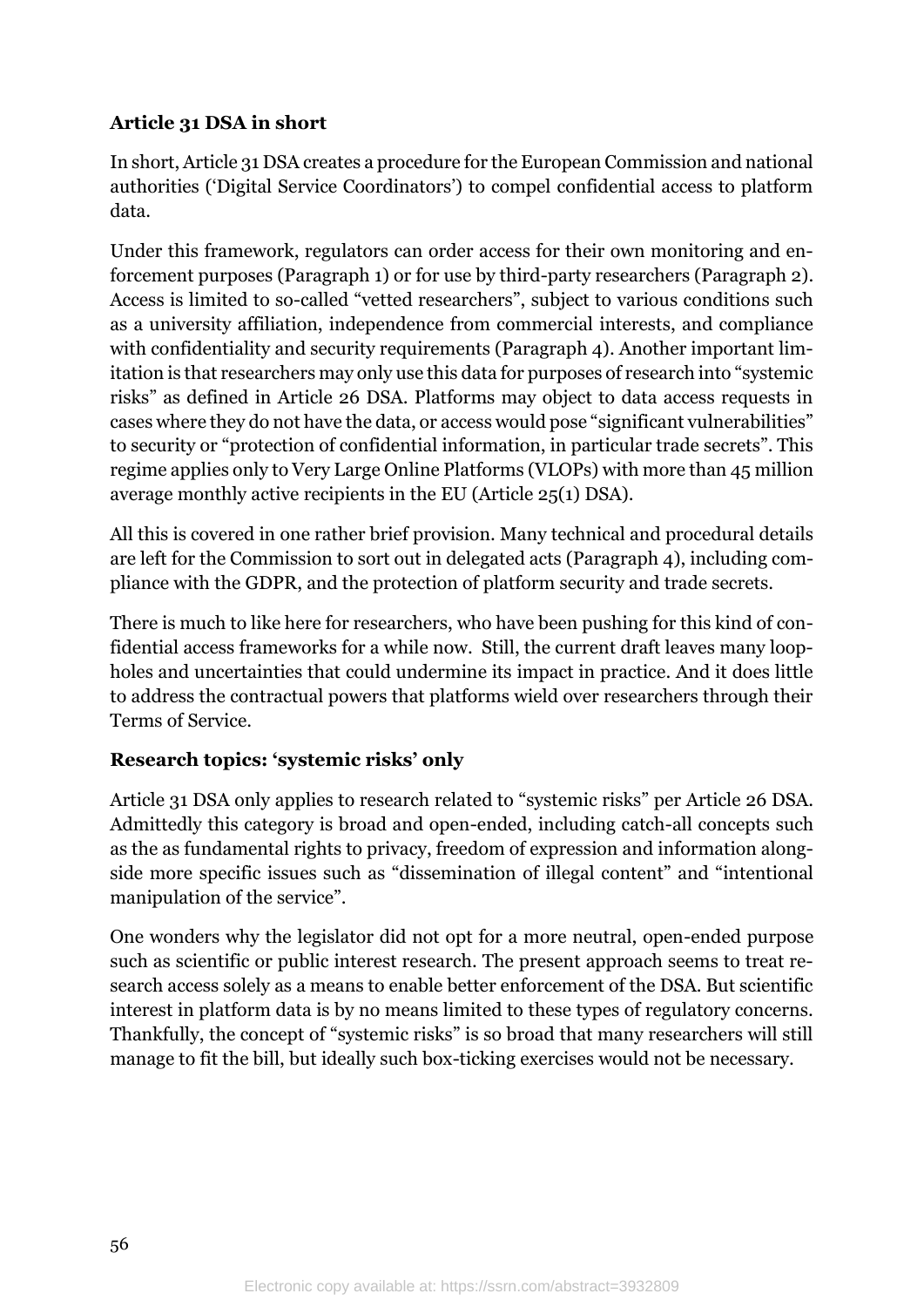#### **Research actors: academics only**

Article 31 DSA only benefits "vetted researchers", defined as follows in paragraph 4:

"*In order to be vetted, researchers shall be affiliated with academic institutions, be independent from commercial interests, have proven records of expertise in the fields related to the risks investigated or related research methodologies, and shall commit and be in a capacity to preserve the specific data security and confidentiality requirements corresponding to each request*."

There is much to unpack here, but the most important point is that access is limited to university-affiliated academics. This approach has the downside of ruling out usage by other valuable watchdogs in platform governance, such as journalists and NGOs (unless they partner with academics, of course). Critics including AlgorithmWatch<sup>4</sup> have already called for the university affiliation rule to be dropped. Mathias Vermeulen proposes<sup>5</sup> an amendment from academic to scientific researchers. Comparative research by Jef Ausloos, Pim ten Thije and I<sup>6</sup> has also shown that data access frameworks in other industries such as public health have made do with actor-neutral approaches, focused on scientific research *purposes* rather than actors.

But an academics-only approach also has an important upside: academics are relatively straightforward to accredit via the university system, whereas journalists and NGOs are more amorphous categories more open to abuse. The Commission will likely have less trouble deciding who qualifies as an academic, than as a journalist or NGO. Consider also how attractive Article 31 DSA might be for commercial parties, such as IP lobbyists collecting ammunition in their war against platforms, or professional advertising or financial analysts. Without proper safeguards, there is a real risk of such commercial usage crowding out public interest applications, as has already happened in other areas of transparency regulation such as US public records laws<sup>7</sup>. The DSA already requires researchers to be independent from commercial interests, but this test is relatively difficult to enforce in practice, especially as regards NGOs. Limiting access to universities throws up an additional barrier against co-optation by private interests.

In my view, the correct answer here depends on other aspects of Article 31 DSA that are still unclear. As I'll discuss below, important procedural aspects still need to be decided on, such as whether Article 31 DSA will produce automated and scalable solutions or instead will take a slower, smaller-scale approach focused on bespoke data grants. If barriers to access are low, and application times are short, the Article 31 DSA framework will be more attractive to non-academic watchdogs, while also being less sensitive to overcrowding from their additional usage. But if Article 31 DSA remains smaller in scale, it makes more sense to prioritize university researchers.

At this stage, my main criticism of the "vetted researchers" category is that it is too detailed and inflexible. Precisely because so much else about Article 31 DSA still needs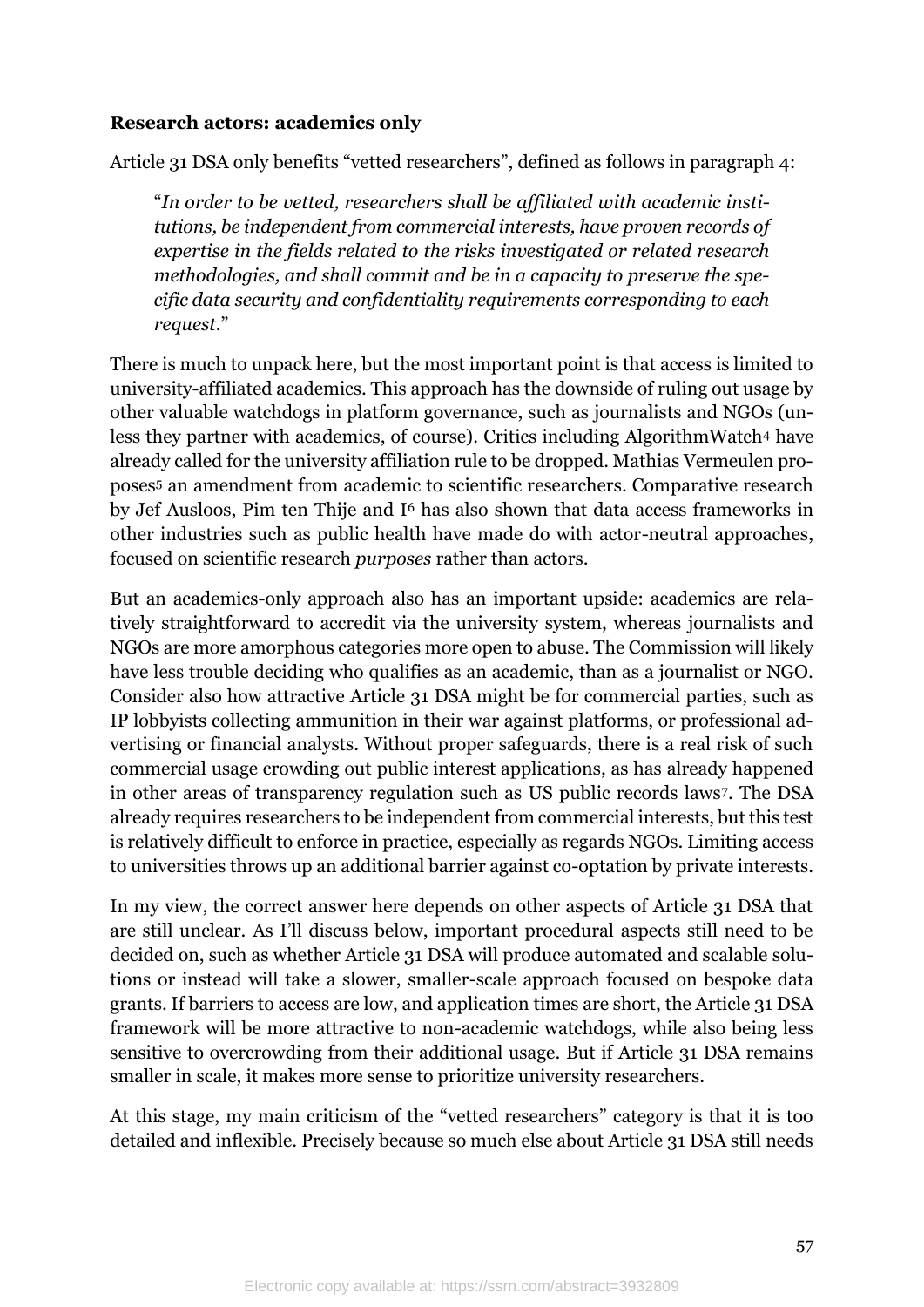to be worked out in delegated decision-making, this definition is uncharacteristically, unhelpfully specific. Once the dust settles, requirements such as university affiliation and a 'proven track record' may well prove overly restrictive, or too administratively cumbersome. Why legislate on these choices now?

### **Will it scale? Bespoke grants versus programmatic access**

Important procedural aspects of Article 31 DSA remain unclear. At present, there is no way for researchers to apply for access, and the initiative instead relies entirely on regulators to request data on their behalf. How responsive will regulators be to researcher demands? Ideally, researchers and academic institutions will be closely involved in setting the data access agenda. But in the current draft, government calls all the shots. Combined with the topical restriction to 'systemic risks', one gets the impression that the Commission sees Article 31 DSA primarily as a means to outsource regulatory monitoring burdens to universities, rather than supporting independent research for its own sake.

A related question is how repeated usage of the same resources will be handled. Once a given dataset or tool has been accessed by one researcher, does it remain available for access by others? Or must each instance of data access be decided on *de novo* in a separate procedure? Paragraph 3 stipulates that platforms "shall provide access to data [...] through online databases or application programming interfaces", suggesting that the DSA envisages the creation of automated, scalable access solutions. However, APIs and databases must only be used "as appropriate", leaving room for alternative interpretations. Overall, it remains to be seen whether Article 31 DSA will mainly produce bespoke data grants for specific recipients, or instead automated, scalable tools available to a larger pool of researchers.

Procedural delays and logjams are a central problem in other areas of transparency regulation, such as Freedom of Information laws. And they could be especially pronounced with dominant platforms, as they are technically complex, highly adverse to transparency and notoriously litigious. Judging by their recalcitrance to earlier attempts at transparency legislation, platforms will contest compelled disclosures vigorously in and outside of court. All the more important for regulators to prioritize access to general-purpose resources that serve many comers, as each victory will be hardfought.

The Commission's delegated acts could make or break these issues, since the current draft barely specifies any procedural aspects. And that's of course presuming the Commission ever gets around to these tasks all. From earlier episodes like the GDPR we already know<sup>8</sup> that the Berlaymont's eyes are often bigger than its stomach, and that delegated rulemaking announced in legislation often fails to materialize in practice.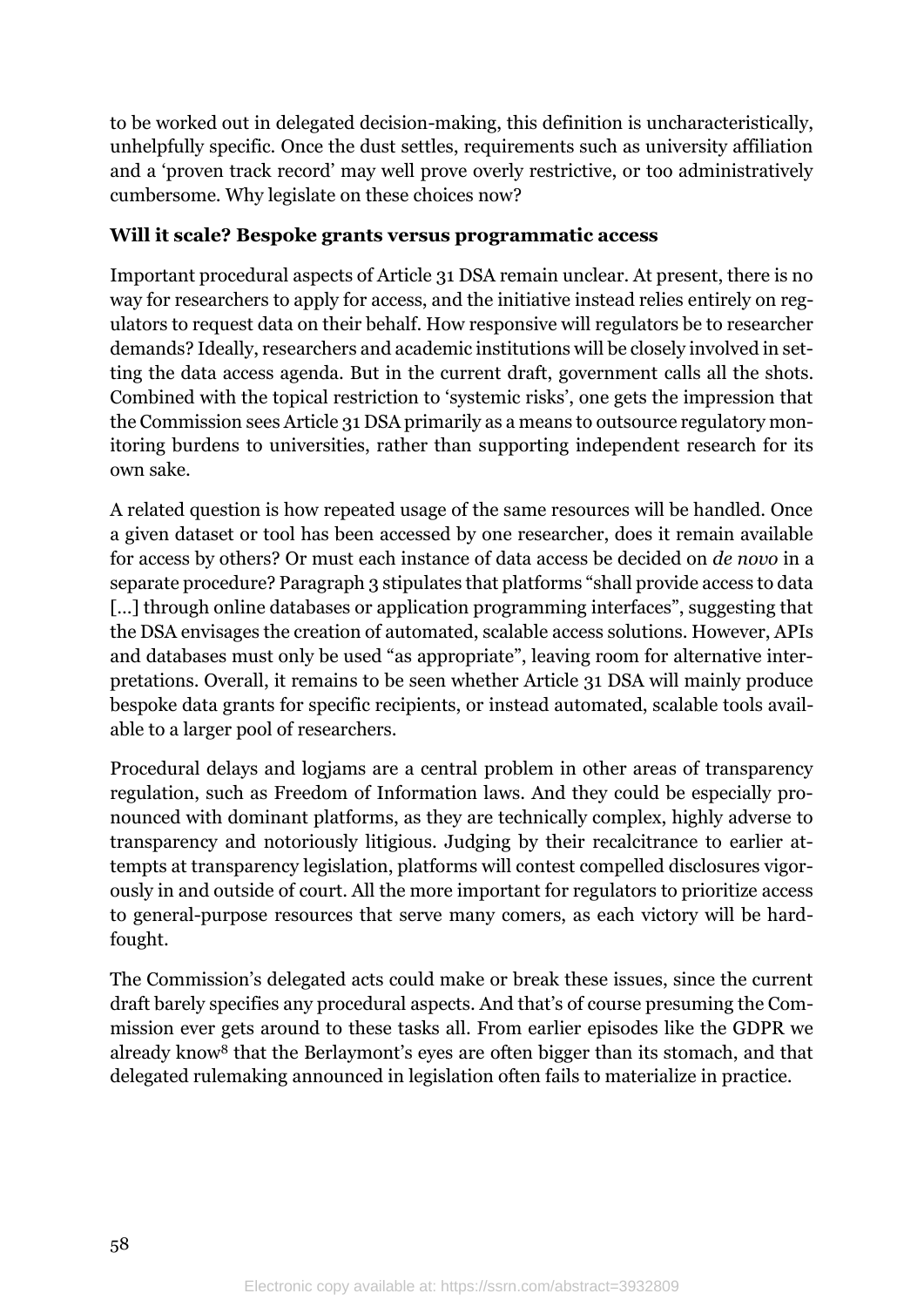## **Carveouts: security, trade secrets, and "confidential information"?**

One of the hardest problems created by data access regulation is managing the risk of abuse. Article 31 DSA does this by restricting access to vetted researchers, but also by creating carveouts. Platforms can refuse an access request in cases where "giving access to the data will lead to significant vulnerabilities for the security of its service or the protection of confidential information, in particular trade secrets" (Paragraph 6). We can expect platforms to litigate these carveouts to their limits. Facebook has already abused privacy law as a pretext to refuse data access9, and security and trade secrets considerations can be put to similar ends.

Worryingly, the exemption for commercial interests doesn't just cover trade secrets as such but all "confidential information, in particular trade secrets". This protection of the confidential is almost paradoxically broad; is it not the very purpose of a research access framework to provide access to information that has not yet been disclosed – that is, confidential? Even an exemption for "trade secrets" alone is problematic; under recent CJEU case law, transparency exceptions for trade secrets have been read so broadly that they already function, in the words of Emilia Korkea-aho and Päivi Leino<sup>10</sup>, as a "general presumption of non-disclosure" against transparency requests toward EU agencies.

Arguably, confidentiality conditions obviate the need for such exemptions. Vermeulen<sup>11</sup> points out that independent auditors, regulated in Article 28 DSA, have more far-reaching access rights, covering trade secrets so long as they guarantee their confidentiality. "Pre-vetted researchers must live up to the same standards and their vetting process should be conditional upon their ability to live up to those standards," Vermeulen argues, "but security reasons and trade secrets should not be a ground for a platform to refuse access to data a priori".

### **What about scrapers? Protecting independent data collection**

It is important to note that Article 31 DSA doesn't provide any clear answers for disputes like those between Facebook and NYU or AlgorithmWatch. These disputes revolve around the independent 'scraping' of data collected with the help of volunteerinstalled browser extensions. Legally, the main problem is that platforms prohibit such practices in their Terms of Service. These provisions grant platforms the power to arbitrarily restrict access and shut down unwelcome research.

What scrapers need is a guarantee that Terms of Service won't be used to shut down privacy-compliant public interest research. In the United States, the Knight First Amendment Institute is advocating for a self-regulatory solution<sup>12</sup> where platforms add a so-called "safe harbor" clause for public interest research in their Terms. In Europe, AlgorithmWatch<sup>13</sup> is now looking to the DSA to "ensure that Terms of Service cannot be weaponized against individuals or organizations that attempt to hold large platforms to account".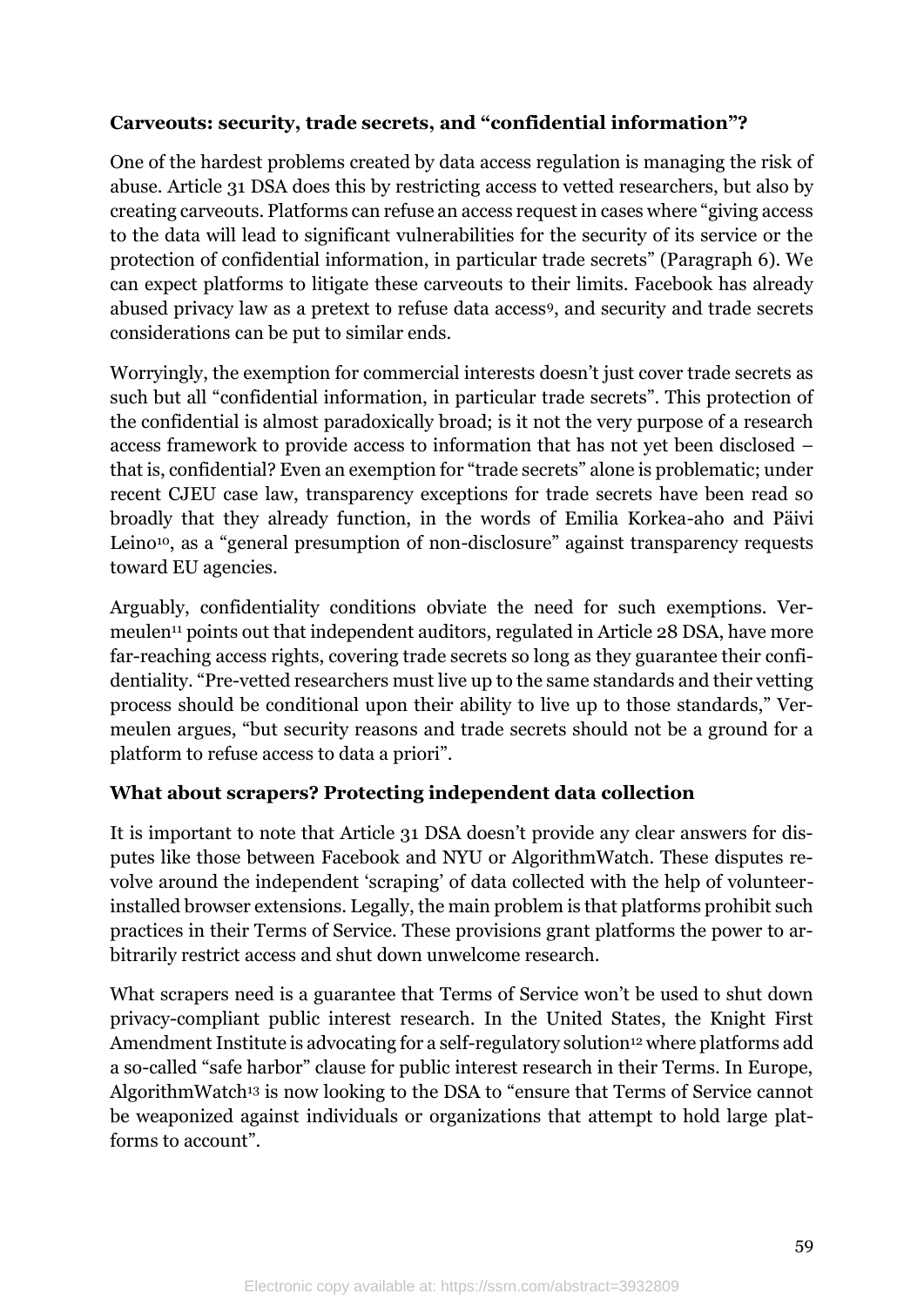Of course, scraping can also be abused. Amelie Heldt, Matthias Ketteman and I have argued in an earlier blog post<sup>14</sup> that platforms should still be able to take action against unlawful and unethical scraping. Matthias Vermeulen has argued for a GPDR Code of Conduct<sup>15</sup> that clarifies the application of data protection law to independent scraping, which should help to distinguish the good from the bad and minimize any chilling effects on legitimate research.

Will we still need scraping once – if! – Article 31 gets up and running? Yes, I argue. Scraping is an important supplement to regulated access, certainly for the time being. As should be amply clear by now, disclosure regulation is highly complex and may take years or decades to succeed, while scraping is something that already happens every day. Moreover, scraping is entirely independent of platforms and can help to fact-check the official data they provide under a regulated framework. For instance, scraped data has been used to detect political advertisements<sup>16</sup> that platforms failed to include in their official disclosures. Regulated access may be more powerful on the longer term, since it applies systemically to all platform data, whereas scraping only observes what platforms reveal to their users. But for the time being we depend on scraping. To that end, the DSA should not only strike at platforms to compel disclosure, but shield researchers to protect independent collection.

A more theoretical account would observe that the DSA's current approach fits neatly into existing patterns of platform regulation as described in Julie Cohen's landmark account of informational capitalism, *Between Truth and Power17*. Policymakers are eager to construct complex new regulatory duties on and with platform services, but remain largely blind to the role of existing legal institutions in determining the baseline allocation of entitlements around platform data, such as trade secrets and Terms of Service contracts. This is how our legislators arrive at baroque new transparency rules, while leaving unquestioned the legal strictures that brought us to this problem in the first place.

> This article has originally been published on Verfassungsblog 2021/9/07, [https://verfas](https://verfassungsblog.de/power-dsa-dma-14/)[sungsblog.de/power-dsa-dma-14/,](https://verfassungsblog.de/power-dsa-dma-14/) DOI: 10.17176/20210907-214355-0.



**Paddy Leerssen** is a PhD Candidate at the University of Amsterdam and a nonresident fellow at the Stanford Center for Internet and Society.

<sup>&</sup>lt;sup>1</sup> Jeff Horwitz, "Facebook Seeks Shutdown of NYU Research Project Into Political Ad Targeting" (23 October 2020) *The Wall Street Journal* [https://www.wsj.com/articles/facebook-seeks-shutdown-of](https://www.wsj.com/articles/facebook-seeks-shutdown-of-nyu-research-project-into-political-ad-targeting-11603488533)[nyu-research-project-into-political-ad-targeting-11603488533](https://www.wsj.com/articles/facebook-seeks-shutdown-of-nyu-research-project-into-political-ad-targeting-11603488533) accessed 25 September 2021. <sup>2</sup> Laura Edelson, Damon McCoy, "Facebook is obstructing our work on disinformation. Other researchers could be next" (14 August 2021) *The Guardian* [https://www.theguardian.com/technol](https://www.theguardian.com/technology/2021/aug/14/facebook-research-disinformation-politics)[ogy/2021/aug/14/facebook-research-disinformation-politics](https://www.theguardian.com/technology/2021/aug/14/facebook-research-disinformation-politics) accessed 25 September 2021.